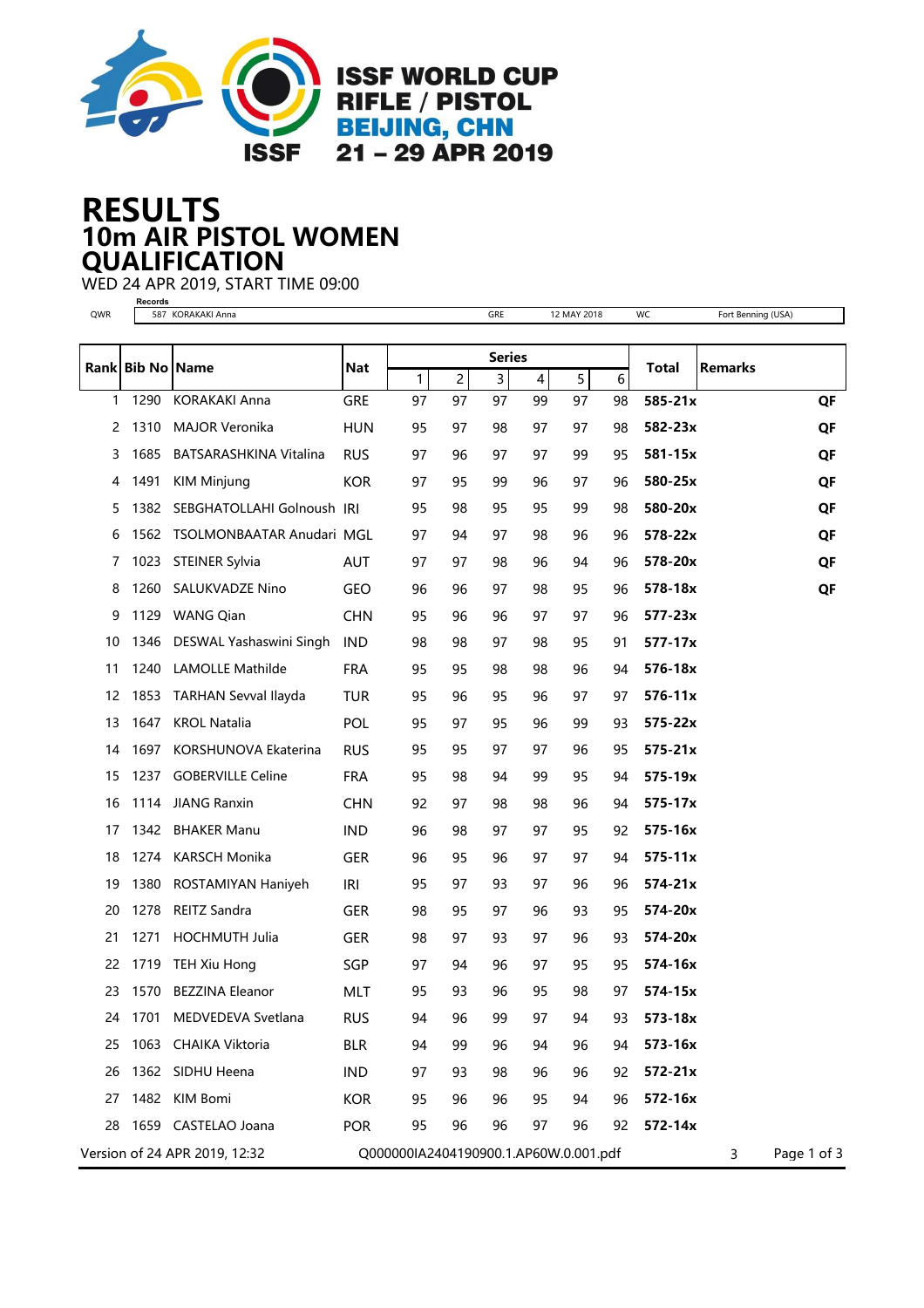|                                                                             | Rank Bib No Name |                                     | Nat        | <b>Series</b> |                |                |    |    | Total       | <b>Remarks</b> |  |
|-----------------------------------------------------------------------------|------------------|-------------------------------------|------------|---------------|----------------|----------------|----|----|-------------|----------------|--|
|                                                                             |                  |                                     |            | $\mathbf{1}$  | $\overline{c}$ | $\overline{3}$ | 4  | 5  | 6           |                |  |
| 29                                                                          | 1101             | MINCHEVA Miroslava                  | <b>BUL</b> | 95            | 97             | 93             | 96 | 96 | 95          | 572-10x        |  |
| 30                                                                          | 1315             | SIKE Renata                         | <b>HUN</b> | 94            | 95             | 95             | 96 | 95 | 96          | 571-20x        |  |
| 31                                                                          | 1301             | <b>SHING Ho Ching</b>               | <b>HKG</b> | 96            | 93             | 95             | 94 | 96 | 97          | 571-19x        |  |
| 32                                                                          | 1376             | <b>GHORBANI Mina</b>                | IRI        | 94            | 96             | 95             | 97 | 96 | 93          | 571-19x        |  |
| 33                                                                          |                  | 1720 TEO Shun Xie                   | SGP        | 92            | 97             | 99             | 94 | 93 | 96          | 571-15x        |  |
| 34                                                                          |                  | 1502 OH Min Kyung                   | <b>KOR</b> | 95            | 96             | 97             | 94 | 95 | 93          | 570-15x        |  |
| 35                                                                          |                  | 1835 TIEN Chia Chen                 | <b>TPE</b> | 95            | 95             | 95             | 91 | 94 | 99          | 569-22x        |  |
| 36                                                                          |                  | 1836 TU YI Yi Tzu                   | <b>TPE</b> | 94            | 95             | 97             | 96 | 94 | 93          | 569-16x        |  |
| 37                                                                          | 1737             | <b>ARUNOVIC Zorana</b>              | SRB        | 94            | 95             | 92             | 95 | 95 | 98          | 569-14x        |  |
| 38                                                                          | 1894             | <b>LAGAN Alexis</b>                 | <b>USA</b> | 94            | 95             | 96             | 93 | 96 | 95          | 569-14x        |  |
| 39                                                                          | 1238             | <b>GOBERVILLE Sandrine</b>          | <b>FRA</b> | 96            | 90             | 97             | 97 | 95 | 94          | 569-12x        |  |
| 40                                                                          | 1755             | DIETHELM GERBER Heidi               | <b>SUI</b> | 95            | 96             | 95             | 92 | 97 | 94          | 569-10x        |  |
| 41                                                                          | 1641             | BARTKOW KWIATKOWSKA POL<br>Beata    |            | 92            | 91             | 96             | 96 | 97 | 96          | 568-17x        |  |
| 42                                                                          | 1802             | PRUCKSAKORN Tanyaporn THA           |            | 95            | 94             | 95             | 94 | 96 | 94          | 568-14x        |  |
| 43                                                                          | 1743             | MOMCILOVIC VELICKOVIC SRB<br>Bobana |            | 97            | 94             | 93             | 93 | 94 | 97          | 568-12x        |  |
| 44                                                                          | 1925             | LE Thi Linh Chi                     | <b>VIE</b> | 93            | 96             | 93             | 96 | 94 | 96          | 568-10x        |  |
| 45                                                                          | 1650             | NOWAK Agata                         | <b>POL</b> | 95            | 94             | 93             | 96 | 93 | 96          | 567-18x        |  |
| 46                                                                          | 1122             | QIAN Wei                            | <b>CHN</b> | 97            | 95             | 95             | 91 | 95 | 94          | 567-15x        |  |
| 47                                                                          | 1098             | <b>BONEVA Antoaneta</b>             | <b>BUL</b> | 94            | 88             | 97             | 94 | 97 | 97          | $567 - 13x$    |  |
| 48                                                                          | 1870             | KOROSTYLOVA Yulia                   | <b>UKR</b> | 96            | 92             | 92             | 94 | 96 | 97          | $567 - 11x$    |  |
| 49                                                                          | 1100             | GROZDEVA Maria                      | <b>BUL</b> | 95            | 94             | 94             | 97 | 95 | 92          | $567 - 11x$    |  |
| 50                                                                          |                  | 1837 YU Ai Wen                      | <b>TPE</b> | 95            | 92             | 94             | 94 | 96 | 96          | 567-10x        |  |
| 51                                                                          | 1166             | DEDOVA Anna                         | <b>CZE</b> | 96            | 95             | 96             | 94 | 93 | 92          | 566-14x        |  |
| 52                                                                          | 1557             | OTRYAD Gundegmaa                    | MGL        | 95            | 95             | 94             | 94 | 95 | 93          | 566-13x        |  |
| 53                                                                          |                  | 1449 YAMADA Satoko                  | <b>JPN</b> | 93            | 92             | 95             | 93 | 96 | 96          | 565-15x        |  |
| 54                                                                          |                  | 1561 TSOGBADRAKH Munkhzul           | MGL        | 95            | 93             | 99             | 94 | 92 | 92          | $565 - 13x$    |  |
| 55                                                                          |                  | 1442 SATO Akiko                     | <b>JPN</b> | 93            | 92             | 99             | 92 | 94 | 95          | $565 - 12x$    |  |
| 56                                                                          | 1868             | <b>KONARIEVA Polina</b>             | <b>UKR</b> | 95            | 91             | 97             | 95 | 94 | 93          | $565 - 12x$    |  |
| 57                                                                          | 1795             | <b>KLAISUBAN Pim-On</b>             | THA        | 88            | 94             | 96             | 95 | 93 | 98          | 564-20x        |  |
| 58                                                                          |                  | 1922 BUI Thuy Thu Thuy              | VIE        | 93            | 96             | 94             | 95 | 96 | 90          | $564 - 11x$    |  |
| 59                                                                          |                  | 1666 ALMUBARAK Aldana Saad          | QAT        | 93            | 95             | 92             | 94 | 97 | 92          | 563-16x        |  |
| 60                                                                          |                  | 1258 KILADZE Lizi                   | GEO        | 96            | 94             | 92             | 97 | 93 | 91          | 563-16x        |  |
| 61                                                                          |                  | 1434 KONISHI Yukari                 | JPN        | 97            | 92             | 94             | 90 | 93 | 97          | $563 - 13x$    |  |
| 62                                                                          |                  | 1614 AL BALUSHI Wadha               | OMA        | 92            | 96             | 95             | 94 | 91 | 95          | $563 - 11x$    |  |
| 63                                                                          |                  | 1308 EGRI Viktoria                  | <b>HUN</b> | 91            | 93             | 94             | 93 | 95 | 97          | 563-9x         |  |
| 64                                                                          |                  | 1783 SORENSSON Vendela              | <b>SWE</b> | 95            | 95             | 94             | 92 | 92 | 94          | 562-10x        |  |
| 65                                                                          |                  | 1004 GALIABOVITCH Elena             | <b>AUS</b> | 94            | 93             | 94             | 93 | 93 | 94          | $561 - 14x$    |  |
| 66                                                                          |                  | 1859 ALALI Wafa                     |            |               | 94             |                | 92 | 97 | 93          | 561-9x         |  |
|                                                                             |                  |                                     | <b>UAE</b> | 94            |                | 91             |    |    |             |                |  |
| Version of 24 APR 2019, 12:32<br>Q000000IA2404190900.1.AP60W.0.001.pdf<br>3 |                  |                                     |            |               |                |                |    |    | Page 2 of 3 |                |  |